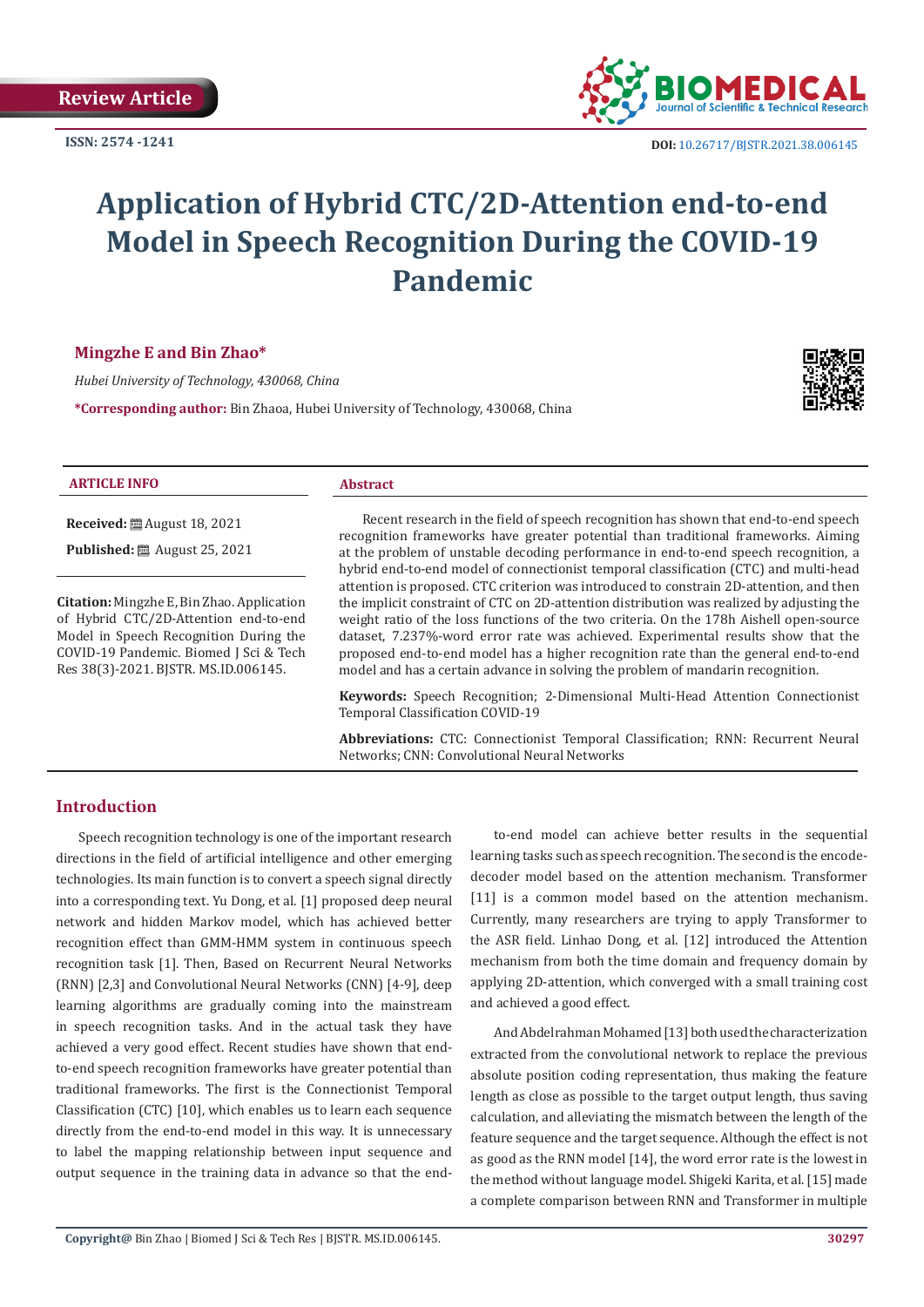languages, and the performance of Transformer has certain advantages in every task. Yang Wei, et al. [16] proposed that the hybrid architecture of CTC+attention has certain advancement in the task of Mandarin recognition with accent. In this paper, a hybrid end-to-end architecture model combining Transformer model and CTC is proposed. By adopting joint training and joint decoding, 2D-Attention mechanism is introduced from the perspectives of time domain and frequency domain, and the training process of Aishell dataset is studied in the shallow encoder-decoder network.

## **Hybrid CTC/Transformer Model**

The overall structure of the hybrid CTC/Transformer model is shown in (Figure 1). In the hybrid architecture, chained chronology and multi-head Attention are used in the process of training and grading, and CTC is used to restrain Attention and further improve the recognition rate. In end-to-end speech recognition task, the goal is through a network, the input  $x = (x1, ..., xT)$ , calculate all output tags sequence  $y = (y1, ..., yM)$  corresponding probability, usually M  $\leq T$ ,  $vm \in L$ , L is a finite character set, the final output is one of the biggest probability tags sequence, namely

$$
y^* = \arg\max p \frac{y}{x}
$$
 (1)

## **Connectionist Temporal Classification**

Connectionist Temporal Classification structure as shown in (Figure 2), in the training, can produce middle sequence  $\pi = (\pi 1,$  $\ldots$ ,  $\pi$ O), in sequence  $\pi$  allow duplicate labels, and introduce a blank label *blank*: < -> have the effect of separation, namely  $\pi_i \in L$  U {blank}. For example  $y = (\nexists; \nsubseteq, \nsubseteq, \nsubseteq, \mp, \nequiv), \pi = (-, \nexists; -, -, \nsubseteq, \nsubseteq, -, \nequiv, \nequiv, \pi, \pi)$  $\langle f, \hat{m}, \hat{m}, -, \hat{p}, \hat{p}\rangle = (-, 1)^{m}$ ,  $\langle \hat{p}, \hat{p}\rangle = (-, 1)^{m}$ ,  $\langle \hat{p}, \hat{p}\rangle = (-, 1)^{m}$ ,  $\langle \hat{p}, \hat{p}\rangle = (-, 1)^{m}$ ,  $\langle \hat{p}, \hat{p}\rangle = (-, 1)^{m}$ ,  $\langle \hat{p}, \hat{p}\rangle = (-, 1)^{m}$ ,  $\langle \hat{p}, \hat{p}\rangle = (-, 1)^{m}$ ,  $\langle \hat{p}, \hat{p}\rangle = (-, 1)^{m}$ to construct a many- to-one mapping  $B: L' \rightarrow L \leq T$ , The  $L \leq T$  is a possible  $\pi$  output set in the middle of the sequence, and then get the probability of final output tag:



**Figure 1:** An encoder-decoder architecture based on Transformer and CTC .



**Figure 2:** Connectionist Temporal Classification.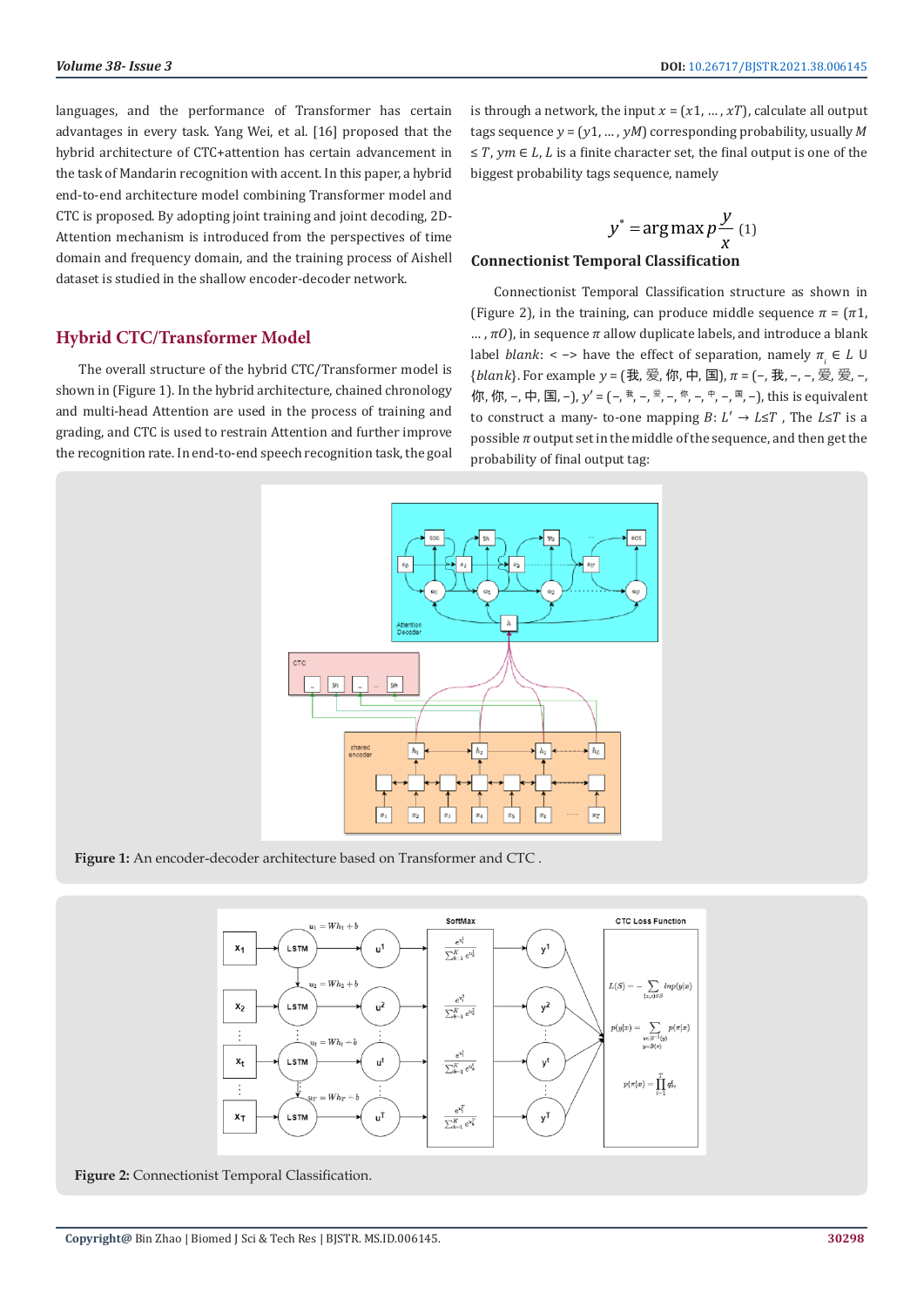$$
p\left(\frac{y}{x}\right) = \sum \pi \in B - 1\left(y^F\right)p\left(\frac{\pi}{x}\right)
$$
 (2)

Where,  $S$  represents a mapping between the input sequence

and the corresponding output label;  $q^t_{\pi t}$  represents label  $\pi_t$  at time  $t$  corresponding probability. All tags sequence in calculation through all the time, because of the need to  $N^t$  iteration, N said tag number, the total amount of calculation is too big. HMM algorithm can be used for reference here to improve the calculation speed:

$$
P_{ctc}\left(\frac{y}{x}\right) = \sum_{t=1}^{T} \sum_{u=1}^{T y=1} \frac{a_t(u) p_t(u)}{q_{\pi t}^t}
$$
(3)

Among them, the  $\alpha t(u)$   $\beta t(u)$  respectively are forward probability and posterior probability of the  $u$ -th label at the moment *t* to. Finally, from the intermediate sequence  $\pi$  to the output sequence, CTC will first recognize the repeated characters between the delimiters and delete them, and then remove the delimiter <−>.

#### **Transformer Model for 2D-Attention**

Transformer model is used in this paper, which adopts a multilayer encoder-decoder model based on multi-head attention. Each layer in the encoder should be composed of a 2-dimensional multi-head attention layer, a fully connected network, and layer normalization and residual connection. Each layer in the decoder is composed of a 2-dimensional multi-head attention layer that screens the information before the current moment, an attention layer that calculates the input of the encoder, a three-layer network that is fully connected, and a layer normalization and residual connection. The multi-head attention mechanism first initializes the three weight matrices

 $Q. K. V$  by means of linear transformation of the input sequence

$$
Q = W_{Q} X; K = W_{K} X; V = W_{V} X
$$
 (4)

Then the similarity between the matrix  $Q$  and K is calculated by dot product:

$$
f(Q,K) = \frac{QK^T}{\sqrt{dk}} \quad (5)
$$

In the process of decoder, requiring only calculated before the current time and time characteristics, the similarity between the information on subsequent moment for shielding, usually under the introduction of a triangle total of 0 and upper triangular total negative infinite matrix, then, the matrix calculated by Equation (5) is transformed into a lower triangular matrix by replacing the negative infinity in the final result with 0. Finally, Softmax function is used to normalize the output results, and weighted average calculation is carried out according to the distribution mechanism of attention:

$$
Attention(Q, K, V) = soft \max(f(Q, K))V
$$
 (6)

Multi-head attention mechanism actually is to multiple independent attention together, as an integrated effect, on the one hand, can learn more information from various angles, on the one hand, can prevent the fitting, according to the calculation of long attention if the above results when the quotas when the quotas for  $n$   $n$  time calculation, then the final result stitching together, converted into a linear output:

# $multihead(Q,K,V) = concat(head_1, ..., head_n)W^o$  (7)

2D - Attention: The Attention structure in Transformer only models the position correlation in the time domain. However, human beings rely on both time domain and frequency domain changes when listening to speech, so the 2D-Attention structure is applied here, as shown in (Figure 3), that is, the position correlation in both time domain and frequency domain is modeled. It helps to enhance the invariance of the model in time domain and frequency domain.

Its calculation formula is as follows:

$$
2D - Atention(I) = W^o * concat{\left(channel^I, \dots, channel^I, channel^I, \dots, channel^t\right)} \tag{8}
$$
  
Where

$$
channel_i^f = attention \Big( \Big( W_i^Q * I \Big)^T, \Big( W_i^K * I \Big)^T, \Big( W_i^V * I \Big)^T \Big)
$$
  
channel\_i^t = attention \Big( \Big( W\_i^Q \* I \Big)^T, \Big( W\_i^K \* I \Big)^T, \Big( W\_i^V \* I \Big)^T \Big)

After calculating the 2-dimensional multi-head attention mechanism, a feed-forward neural network is required at each layer, including a fully connected layer and a linear layer. The activation function of the fully connected layer is ReLU:

$$
FFN(x) = \max(0, xW_1 + b_1)W_2 + b_2
$$
 (9)

In order to prevent the gradient from disappearing, the residual connection mechanism should be introduced to transfer the input from the bottom layer directly to the upper layer without passing through the network, so as to slow down the loss of information and improve the training stability:

# $x + SubBlock (LayerNorm(x))$  (10)

To sum up, the Transformer model with 2D-attention is shown in (Figure 4). The speech features are first convolved by two operations, which on the one hand can improve the model's ability to learn time-domain information. On the other hand, the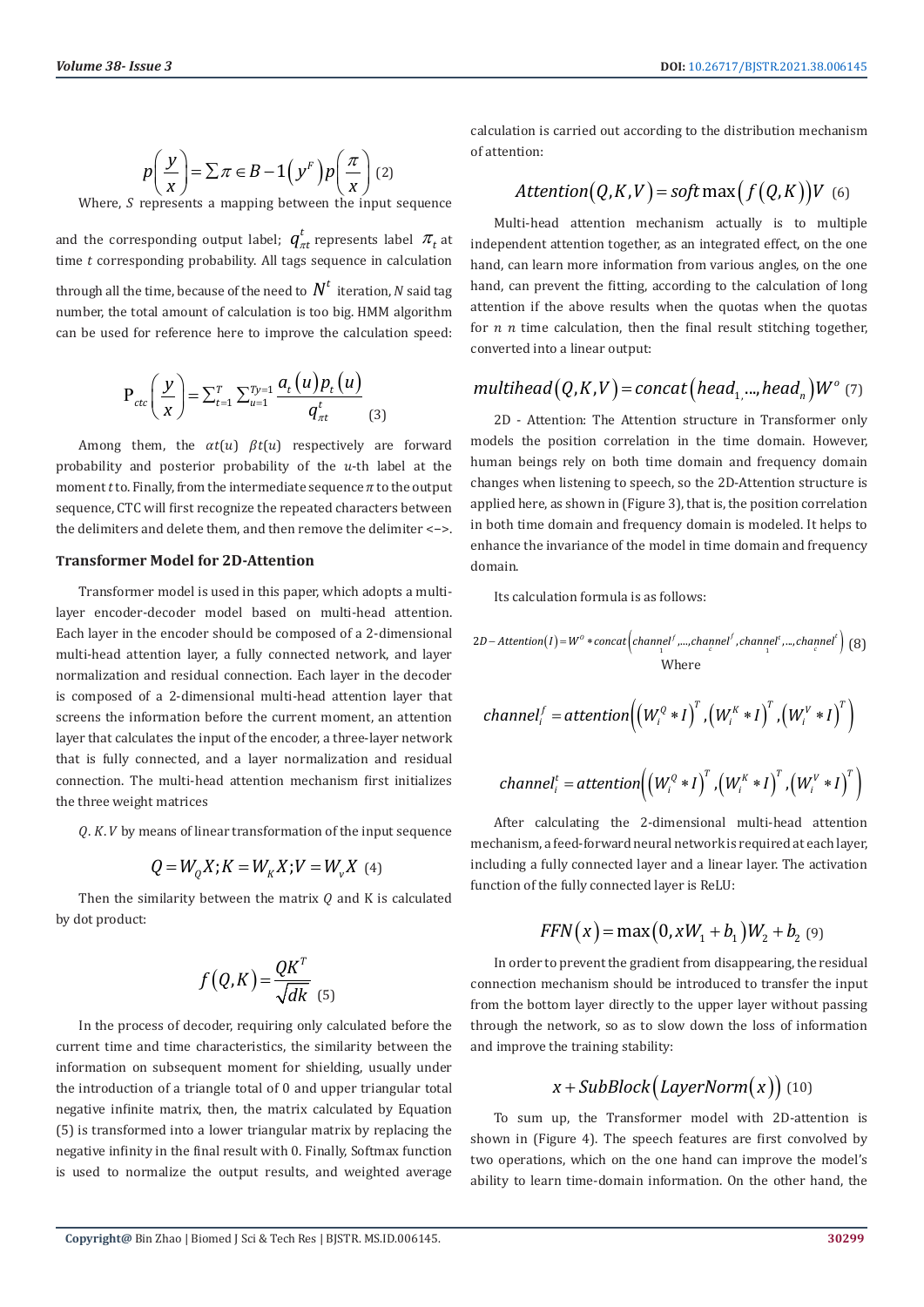time dimension of the feature can be reduced to close to the length of the target output, which can save calculation and alleviate the mismatch between the length of the feature sequence and the target sequence.



**Figure 3:** The structure of 2D-Attention.

The loss function is constructed according to the principle of maximum likelihood estimation:

$$
L_{att} = -\log p(y_1, y_2, ..., y_T F | x_1, x_2, ..., x_t) = t^F = 1p(y_T F | y_1, y_2, ..., y_T F - 1, z)
$$
 (11)

The final loss function consists of a linear combination of CTC and Transformer's losses:

$$
L = \mu L_{CTC} + \gamma L_{att} \text{ (12)}
$$

#### **FBANK Feature Extraction**

The process of FBANK feature extraction is shown in (Figure 5). In all experiments, the sampling frequency of 1.6KHz and the 40-dimensional FBANK feature vector are adopted for audio data, 25ms for each frame and 10ms for frame shift.

#### **Speech Feature Enhancement**

In computer vision, there is a feature enhancement method called "Cutout" [17-20]. Inspired by this method, this paper adopts time and frequency shielding mechanism to screen a continuous time step and MEL frequency channel respectively. Through this feature enhancement method, the purpose of overfitting can be avoided. The specific methods are as follows

1. Frequency shielding: Shielding f consecutive MEL frequency channels:  $[f_{\alpha'} f_{\beta} + f]$ , replace them with 0. Where, f is from zero to custom frequency shielding parameters  $F$  randomly chosen from a uniform distribution, and  $f_{\alpha}$  is selected from [0,  $\nu$  –  $f$ ) randomly,  $v$  is the number of MEL frequency channel.

**2.** Time shielding: Time step  $[t_0, t_0 + t]$  for shielding, use 0 for replacement, including  $t$  from zero to a custom time block parameters  $T$  randomly chosen from a uniform distribution,  $t0$ from  $[0, r - t]$  randomly selected. The speech characteristics of the original spectra and after time and frequency shield the spectrogram characteristic of language contrast as shown in (Figure 6), to achieve the purpose of to strengthen characteristics.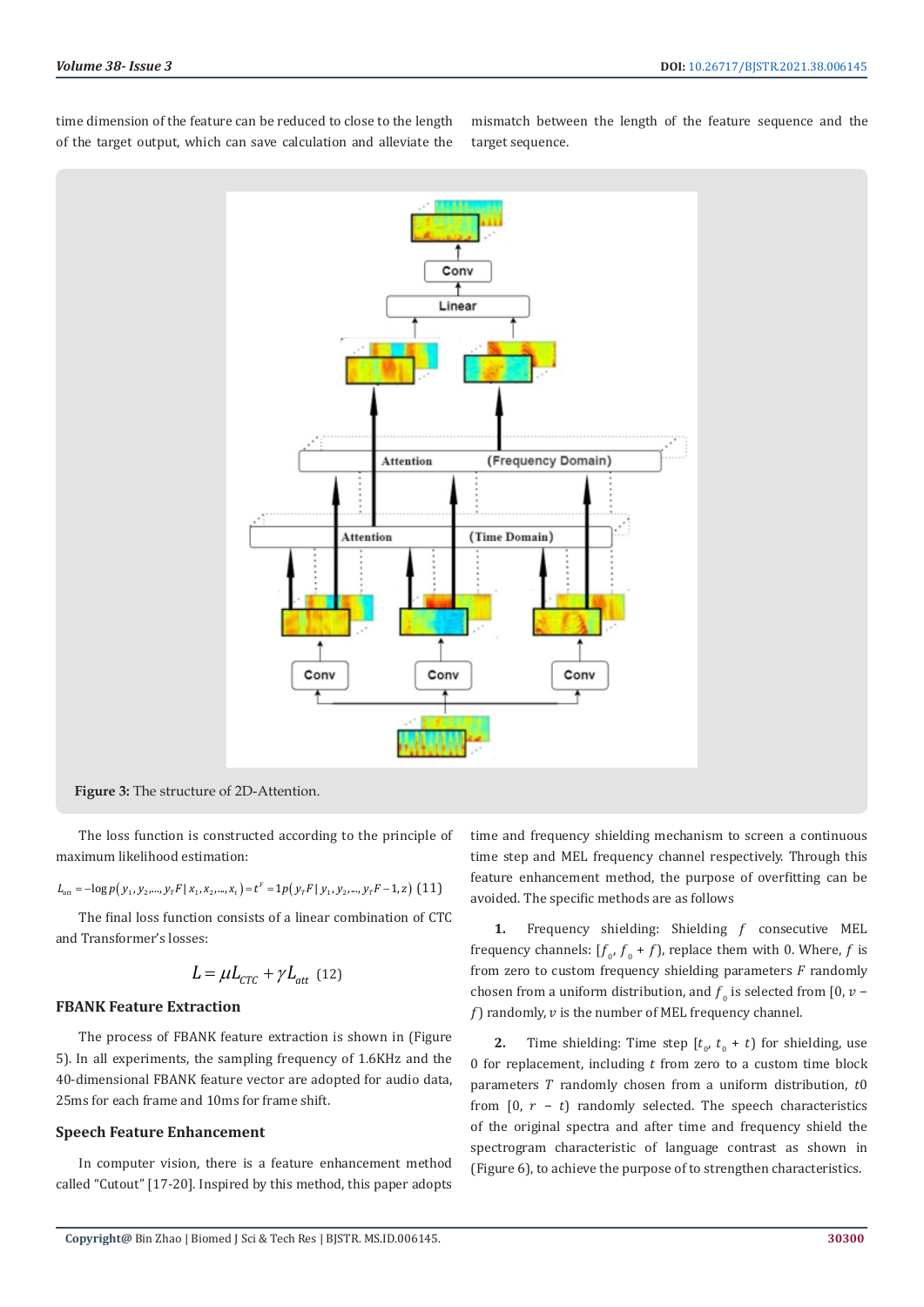

**Figure 4:** Overall network architecture of Transformer model with 2D-Attention.



**Figure 5:** Flowchart of FBANK feature extraction.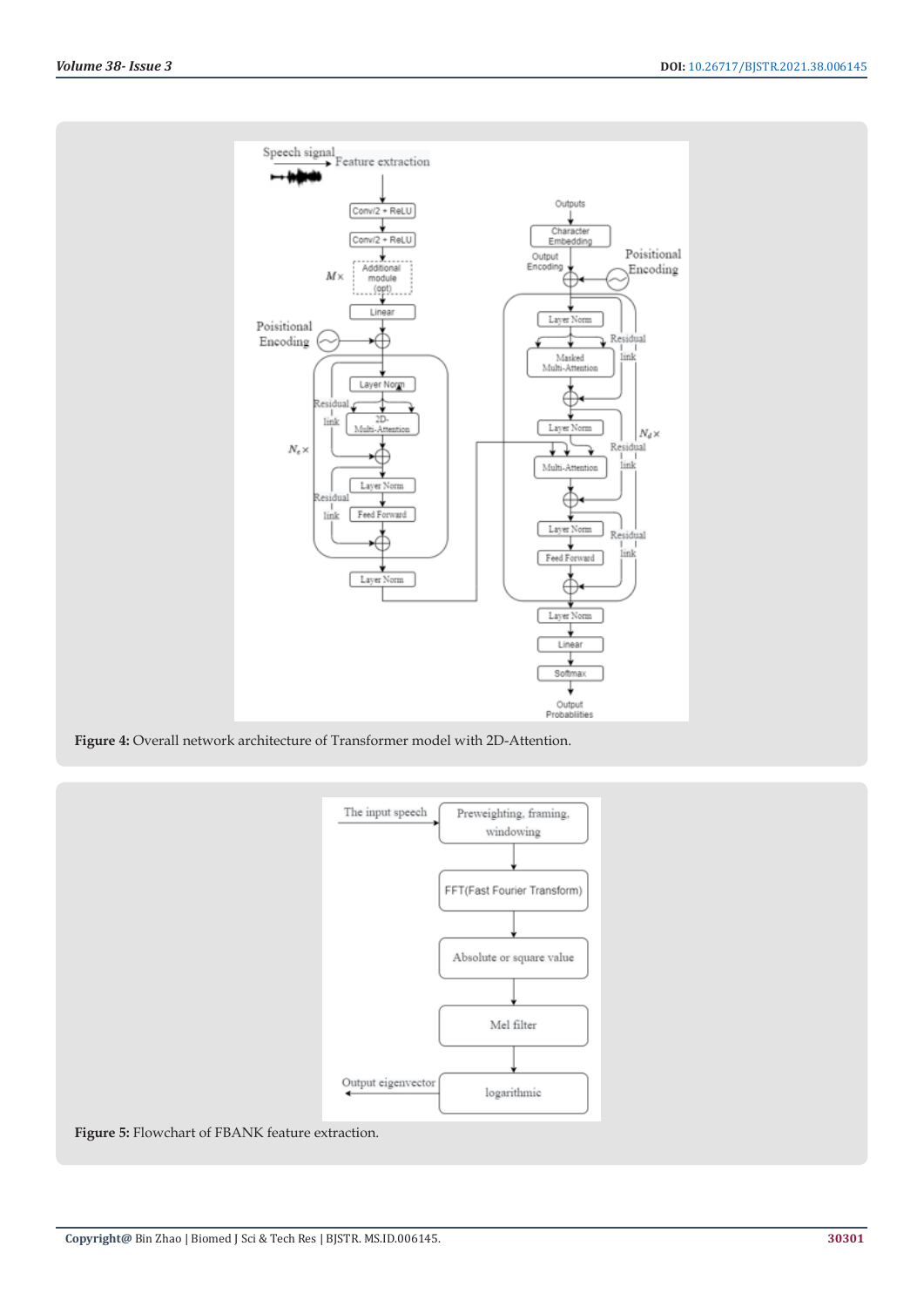#### **Label Smoothing**

The learning direction of neural network is usually to maximize the gap between correct labels and wrong labels. However, when the training data is relatively small, it is difficult for the network to accurately represent all the sample characteristics, which will lead to overfitting. Label smoothing solves this problem by means of regularization. By introducing a noise mechanism, it alleviates the problem that the weight proportion of the real sample label category is too large in the calculation of loss function, and then plays a role in inhibiting overfitting. The true probability distribution after adding label smoothing becomes:

$$
p_i = \left\{ \begin{matrix} 1, if(i=y) \\ 0, if(i \neq y) \end{matrix} \right\} \Rightarrow p_i \left\{ \frac{(1-\varepsilon), if(i=y)}{\frac{s}{K-1}, f(i \neq y)} \right\}
$$

 Where K represents the total number of categories of multiple classifications, and  $\varepsilon$  is a small hyperparameter.

# **Experiment**

#### **Experimental Model**

The end-to-end model adopted in this paper is a hybrid model based on Linked Temporalism and Transformer based on 2-dimensional multi-head attention. Compare the end-to-end model based on RNN-T and the model based on multiple heads of attention. The experiment was carried out under the Pytorch framework, the GPU RTX 3080.

This article uses Hill Shell's open source Aishell dataset, which contains about 178 hours of open-source data. The dataset contains almost 400 recorded voices from people with different accents from different regions. Recording was done in a relatively quiet indoor environment using three different devices: a high-fidelity microphone (44.1kHz, 16-bit); IOS mobile devices (16kHz, 16 bit); Android mobile device (16kHz, 16-bit) to record, and then by sampling down to 16kHz.

#### **Network Structure and Parameters**

The network in this paper uses four layers of multi-head attention, and the input attention dimension of each layer is 256, the input feature dimension of the forward full connection layer is 256, and the hidden feature dimension is 2048. The combined training parameter  $\lambda$  is 0.1, the rate of random loss of activated cells is 0.1, and the label smoothing is 0.1. The epoch times are 200.

#### **Evaluation Index**

In the evaluation of experimental results, word error rate (WER) was used as the evaluation index. Word error rate is identified primarily for the purpose of make can make between words and real words sequences of the same, the need for specific words, insert, substitute, or delete these insertion (I), substitution (S) or deletion (D) of the total number of words, divided by the real word sequence of all the percentage of the total number of words. namely

$$
WER = 100 \times \frac{I + S + D}{N} \%
$$





# **Experimental Results and Analysis**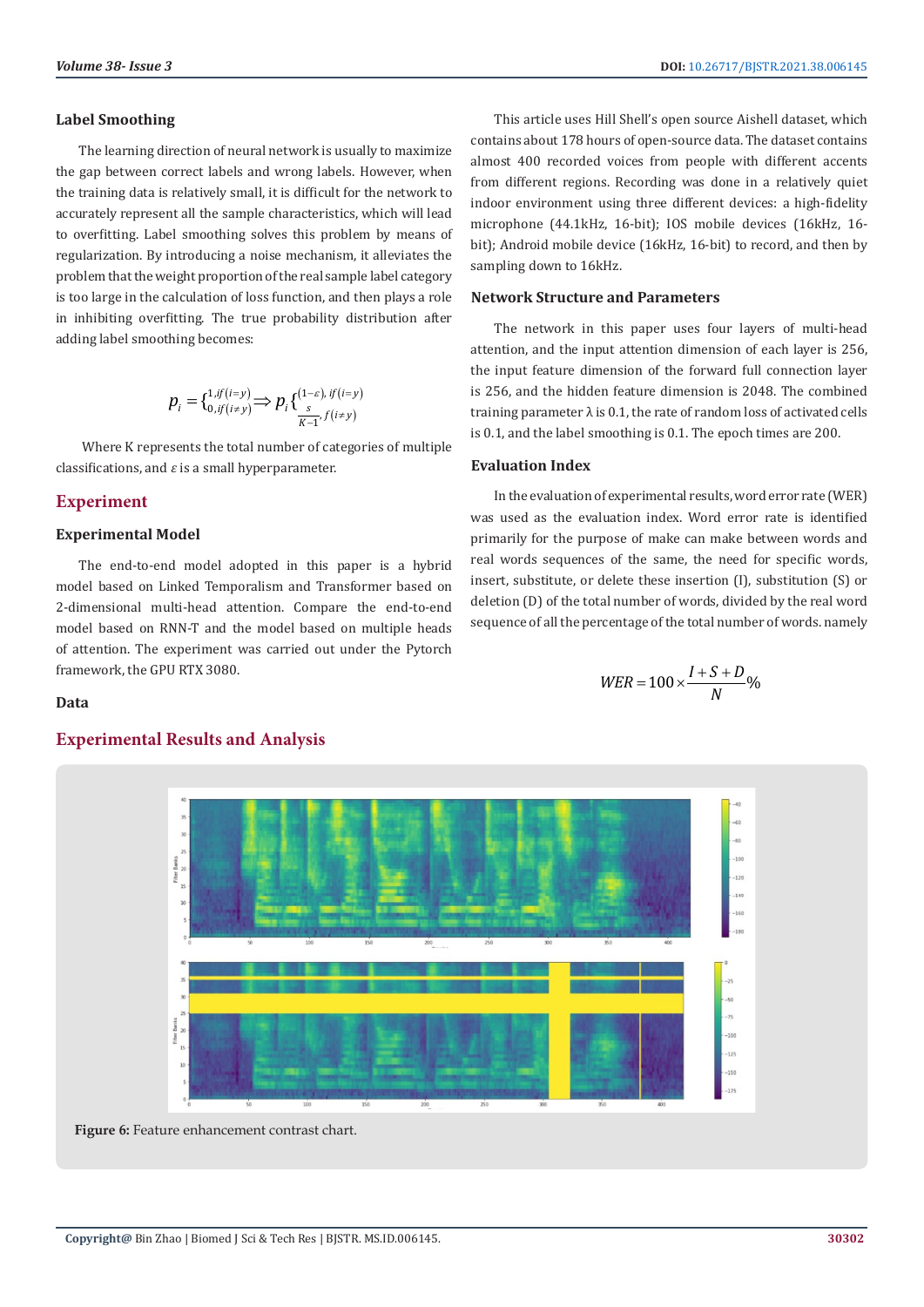

Figure 7: Contrast chart of loss changes.

(Table 1) shows the comparison between the 2D-attention model without CTC and the 2D- attention model with CTC. Compared with the ordinary model, the performance of the model with CTC is improved by 6.52%-10.98%, and the word error rate of the end-toend model with RNN-T is reduced by 4.26%. Performance improved by 37.07%. (Figure 7) shows the comparison of the loss functions of the two models (2D-attention model without CTC and 2D-attention model with CTC). Compared with the ordinary model, the loss of the constrained model with CTC can reach a smaller value.

| Model            | Test-WER/% |
|------------------|------------|
| RNN-T            | 11.50      |
|                  |            |
| 4Enc+3Dec        | 9.320      |
| 4Enc+4Dec        | 9.165      |
| 4Enc+4Dec+0.1CTC | 8.567      |
| 6Enc+3Dec        | 8.130      |
| 6Enc+3Dec+0.1CTC | 7.237      |

**Table 1:** Comparison of model word error rate.

# **Conclusion**

In this paper, we propose a hybrid architecture model of Transformer using CTC and 2- dimensional Multi-head Attention to apply to Mandarin speech recognition. Compared with the traditional speech recognition model, it does not need to separate the acoustic model and the language model to train, only needs to train a single model, from the time domain and frequency domain two perspectives to learn the speech information, can achieve advanced model recognition rate. It is found that compared with

the end-to-end model of RNN-T, the performance of Transformer model is better, and the increase in the depth of the encoder can better learn the information contained in the speech, which can significantly improve the performance of the model for Mandarin recognition, while the increase in the depth of the decoder has little effect on the overall performance of speech recognition. At the same time, by introducing a link of sequence alignment is improved, the model makes the model to achieve the best effect, but on some professional vocabulary is not accurate, the subsequent research by increasing solution of language model, at the same time, in view of the very deep network training speed slow problem, to improve and upgrade.

#### **Acknowledgement**

This work was supported by the Philosophical and Social Sciences Research Project of Hubei Edu cation Department (19Y049), and the Staring Research Foundation for the Ph.D. of Hubei University of Technology (BSQD2019054), Hubei Province, China.

#### **References**

- 1. Yu D, Deng L, YU Kai (2016) Analytical Deep Learning: Practice of Speech Recognition. Beijing: Publishing House of Electronics Industry.
- 2. Hochreiter S, Schmidhuber J (1997) Long Short-term Memory. Neural Computation 9(8): 1735-1780.
- 3. [Zhang Y, Chen GG, Yu D, Kaisheng Yao, Sanjeev Khudanpur, et al.](https://arxiv.org/abs/1510.08983) [\(2016\) Highway Long Short-term Memory RNNS for Distant Speech](https://arxiv.org/abs/1510.08983) [Recognition. IEEE International Conference on Acoustics, Speech and](https://arxiv.org/abs/1510.08983) [Signal Processing, Shanghai, China. Piscataway: IEEE Press.](https://arxiv.org/abs/1510.08983)
- 4. [Lecun Y, Bengio Y \(1995\) Convolutional Networks for Images, Speech](https://dl.acm.org/doi/10.5555/303568.303704) [and Time- series. Cambridge: MIT Press.](https://dl.acm.org/doi/10.5555/303568.303704)